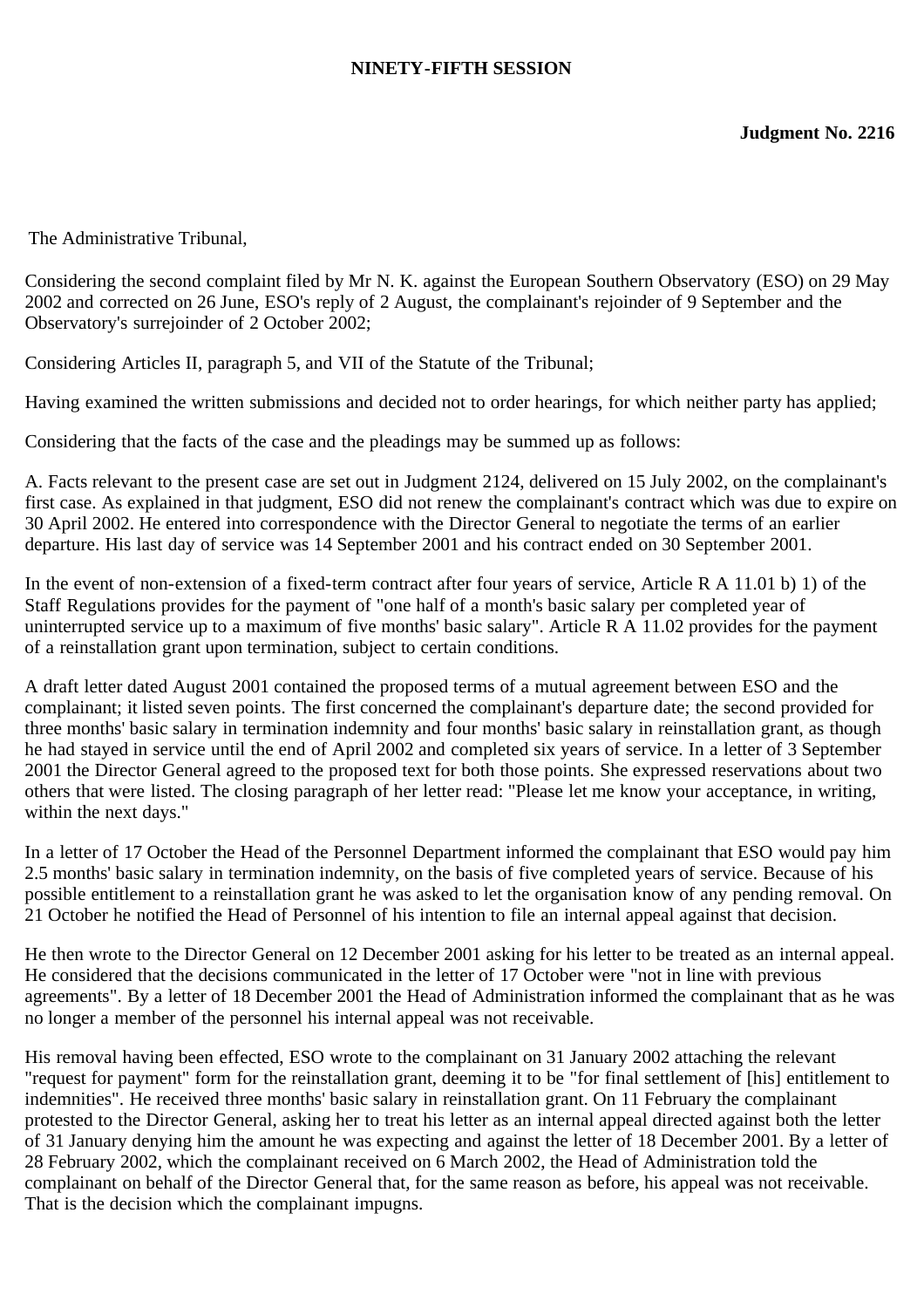B. The complainant contends that on the basis of a partial agreement with the Observatory he was expecting a total of seven months' salary in indemnities, but he was paid only 5.5.

He submits that agreement had been reached in respect of payment of indemnities for termination and reinstallation. Such was confirmed by the Director General's letter of 3 September 2001. From that letter and one written by ESO on 13 September it was clear on which points there was agreement. Even if it remains questionable as to whether there was full agreement, the Observatory's confirmation of the points deemed to be settled constituted a "unilateral commitment" on its part. ESO reneged on the agreement in an arbitrary manner and gave no reasons for not paying the full amount of the indemnities.

While acknowledging that 5.5 months' basic salary corresponds to the statutory amount due to him, he considers that he is justified in claiming the extra amount agreed on because, for one thing, he could not claim his actual removal expenses from ESO.

The complainant seeks an additional 1.5 months' salary, interest on that amount as from 1 October 2001, and costs.

C. The Observatory replies that the complaint was filed out of time and is not receivable. The complainant is in fact challenging two decisions: one of 17 October 2001, relating to the amount of his termination indemnity, and one of 31 January 2002, relating to reinstallation grant. Under the International Staff Rules and the Staff Regulations the internal appeal procedure is available only to members of the personnel and he ceased to hold that status on 30 September 2001. Consequently, both decisions when taken were final, and under Article VII(2) of the Tribunal's Statute the complainant had ninety days from the date of receipt of each decision in which to file a complaint with the Tribunal. Furthermore, under Article R VIII 1.01 of the Staff Regulations claims for payment of grants and indemnities are not admissible unless made within six months from the date on which payment becomes due, and so the complainant's claim for termination indemnity is precluded on that ground too.

The Observatory contends that the complaint is also devoid of merit. It points out that the complainant's claim for 1.5 months' basic salary in fact constitutes an amalgamation of two claims. He is claiming half a month's basic salary as indemnity for termination of contract and one month's basic salary in reinstallation grant. However, during the negotiations that preceded the complainant's departure, agreement was reached as to the date his contract would end, but none was reached on matters of a financial nature. The Director General made her offer contingent on the complainant's written acceptance. He did not ever accept it in writing as requested.

At 30 September 2001 the complainant had been in the service of the organisation for five years and five months, and because no firm agreement had been reached regarding the indemnities due to him, ESO claims that the complainant was entitled only to the statutory amount. He was paid what was due after five completed years of service.

D. In his rejoinder the complainant rebuts ESO's objection to receivability. Its last decision as to whether he was entitled to 5.5 or seven months' basic salary in indemnities was contained in its letter to him of 31 January 2002. His internal appeal against that decision was filed in a timely manner, as was his subsequent complaint to the Tribunal. Citing the case law, he argues that it has been ESO's practice to accept internal appeals from former staff members.

Furthermore, he argues that by saying that there was agreement only on the subject of his earlier departure date ESO is trying to limit the scope of the agreement that existed between himself and the organisation.

E. In its surrejoinder the Observatory presses its objections to receivability. The letter of 31 January 2002 did not contain a new decision that could have set off a time limit for filing an internal appeal. The letter of 17 October 2001 clearly expressed the organisation's decision that the indemnities falling due at the end of his appointment would be paid on the basis of five completed years of service. It was clear therefore that the reinstallation grant too would be paid on that basis. The letter of 31 January did not show that the matter had been re-examined, it merely implemented the earlier decision. ESO objects to the complainant's allegation that it is the organisation's constant practice to accept internal appeals from former staff members; the case law he cited does not corroborate his position.

The correspondence exchanged between the Director General and the complainant shows that no agreement was reached. For that reason, the Director General had no other option but to apply the statutory provisions governing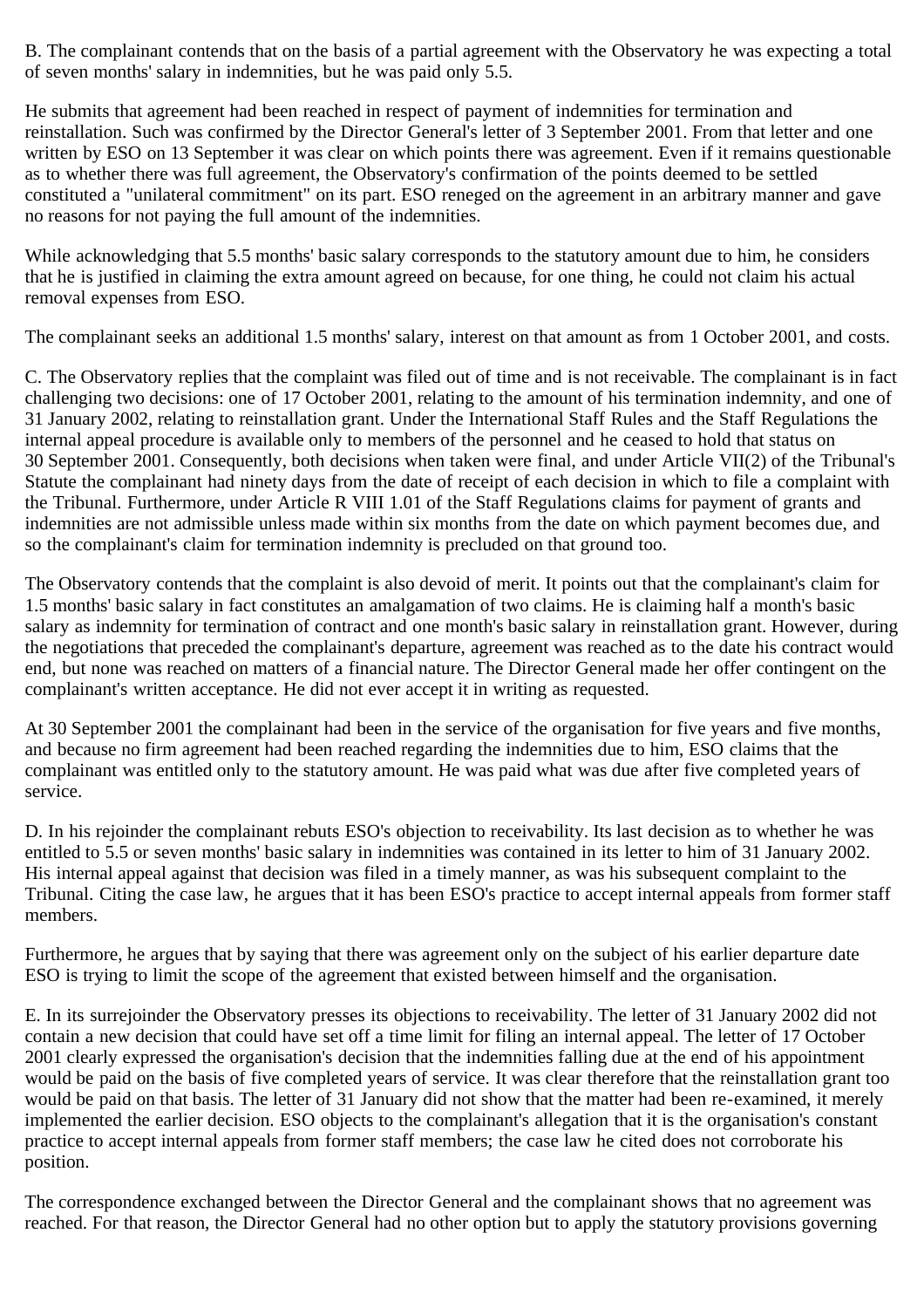## CONSIDERATIONS

1. By his complaint, the complainant challenges two decisions. The first decision is dated 17 October 2001 and relates to the payment of 2.5 months' salary as indemnity for termination of his contract in consideration of five uninterrupted years of service. The second decision is dated 31 January 2002 and relates to the payment of three months' salary as reinstallation grant also calculated on the basis of five years' service. He contends that in compliance with the terms of an agreement entered into on 3 September 2001 with the Administration, by which the parties agreed that he would leave his post early, he was entitled to be paid the indemnity and reinstallation grant on the basis of six years' service; there is a dispute as to whether those terms were ever agreed to by the Administration.

2. On 12 December 2001 the complainant appealed the decision of 17 October, which appeared to renege on the alleged agreement of 3 September. On 18 December 2001 the Head of Administration acknowledged receipt of the letter of 12 December 2001 on behalf of the Director General, but informed him that as he was no longer a member of the personnel his internal appeal was not receivable.

3. On 31 January 2002 ESO referred to and confirmed the 17 October 2001 decision and, as a result of the complainant's move to France, informed him of its further decision to pay him a reinstallation grant of three months' salary, that being the amount to which five years of service would entitle him under the Staff Rules and Regulations.

4. On 11 February 2002 the complainant lodged an internal appeal against the 18 December 2001 decision that rejected his first internal appeal and against the 31 January 2002 decision, relating to the payment of three months' salary in reinstallation grant. ESO again considered this appeal to be irreceivable and so informed the complainant in a letter dated 28 February.

5. It is clear that the complaint, lodged on 29 May 2002, is irreceivable. With regard to the decision of 17 October 2001, the complainant's internal appeal was rejected as irreceivable by the Director General's decision of 18 December 2001. His only recourse against that decision on the question of the receivability of his internal appeal was by a complaint to the Tribunal within ninety days thereof, a time period which the complainant failed to meet. The decision of 31 January 2002 insofar as it simply confirmed the decision of 18 December 2001 to the effect that the first internal appeal was irreceivable, was not a new decision. As such, time did not begin to run again from the date of this decision.

6. As regards the 31 January 2002 decision, insofar as it related to the payment of the reinstallation grant, the complainant's internal appeal was rejected as irreceivable on 28 February 2002. Since the complaint attacking the decision of 28 February was timely filed, the first question for the Tribunal is whether the internal appeal process was in fact open to the complainant. It was not.

7. By agreement, the complainant ceased to be employed by the Observatory on 30 September 2001. He thus ceased to be a member of ESO personnel on that day. The decisions which he attacks are all posterior in time to his departure.

8. Article R VI 1.02 of the Staff Regulations and Article VI 1.01 of ESO's International Staff Rules concern the right of appeal and read respectively as follows:

"Internal appeals may be made by members of the personnel individually or as a group. Such appeals shall not defer the effects of the disputed decision."

and

"Every member of the personnel shall have the right to appeal against any decision of the Director General concerning himself."

9. Thus, a person who is not a "member of the personnel" has no right to launch an internal appeal and his or her